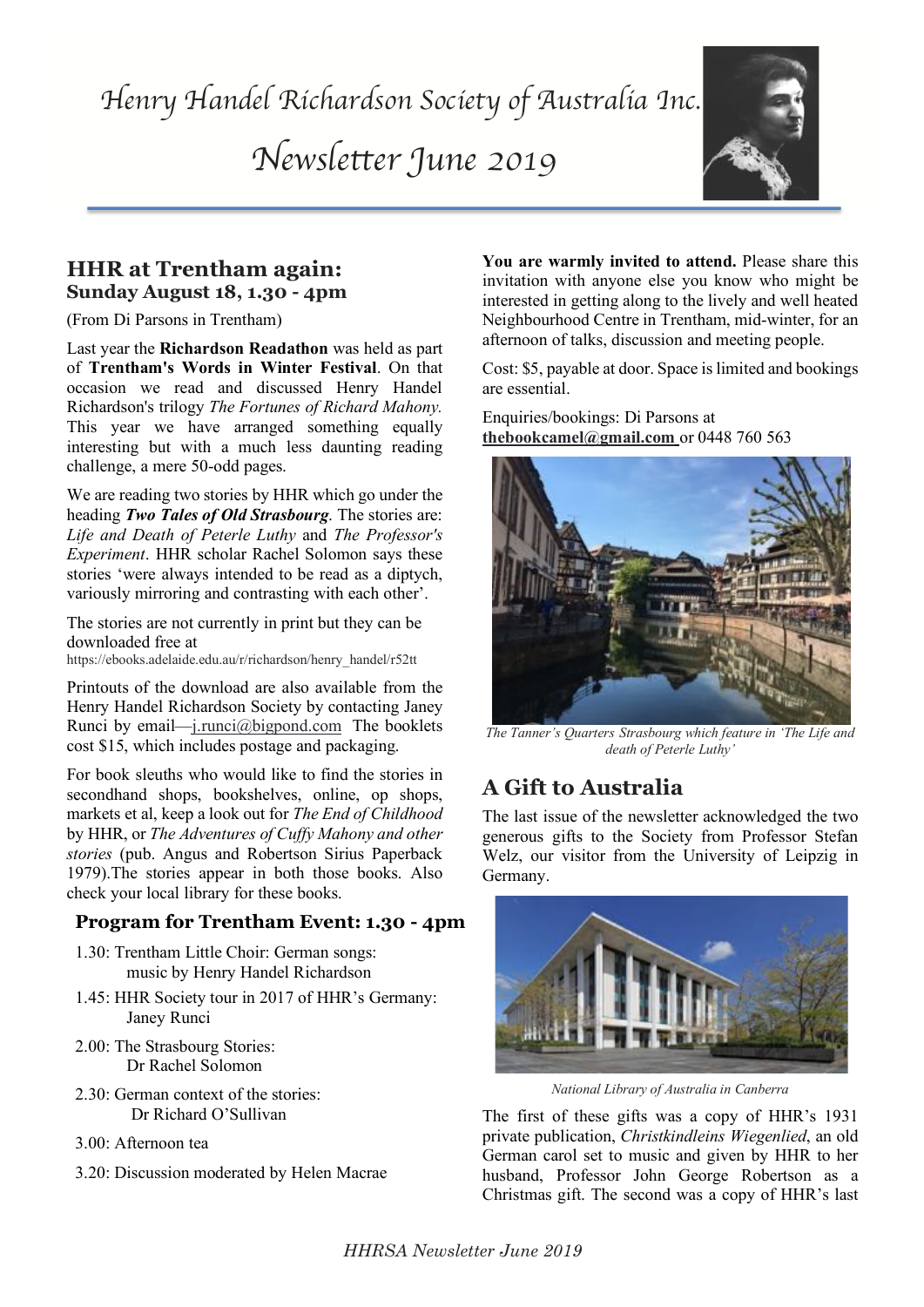novel, *The Young Cosima* published in Leipzig in 1939, without the writer's permission (see last newsletter).

At a recent meeting of the HHR Society's committee it was agreed that these significant items needed a home where they would be well preserved and available for perusal not only by Society members but by all interested in HHR and her work. After consultation with Clive Probyn the two items have been donated to the National Library in Canberra, delivered by Clive himself, to join the HHR collection there.

# **Story of a Christmas Card**

Enclosed within *Christkindleins Wiegenlied* was a 1992 letter from HHR's literary executrix of the time, Margaret Capon, to its intended owner, the distinguished English novelist, John Fowles in Lyme Regis on the south coast of England. Fowles's bookplate appears in the card.



*John Fowles*

In her letter Capon lists three HHR items she is donating (presumably to the local museum), as being copies of *Some Personal Impressions of HHR, Myself When Young* and the HHR issue of the *Australian Literature Quarterly* of 1963 which included material by the HHR scholar, Professor G. A. Wilkes. Capon writes to Fowles:

*I have several copies of this Christmas card, and in view of all you have done and are doing for Lyme Regis and HHR's memory I would like you to have this as a personal gift if you will accept it.*

Fowles had for many years contributed to the building of a collection of local interest for the Lyme Regis museum, first as honorary curator from 1978-88 and after as archivist. He was also later instrumental in saving and rebuilding the deteriorating museum building in the 1990s so that it eventually won the top national museum prize, the Gulbenkian, in 1999.

Lyme Regis has many literary connections. It features in Jane Austen's *Persuasion,* John Fowles's *The French Lieutenant's Woman,* and of course, HHR's *The Way Home* (volume 2 of the trilogy, *The Fortunes of Richard Mahony).* Each writer spent time in Lyme

Regis. Jane Austen visited the town on a holiday in 1804, HHR lived there from 1915-33 in a house called Westfield, and John Fowles lived there from 1965 until his death in 2005.



*Belmont – John Fowles' house in Lyme Regis*

At this stage we do not know how *Christkindleins Wiegenlied* came to be for sale. Did it remain in Fowles's estate to be sold later? Was it ever donated to the Lyme Regis Museum? Are the three other items specified in Capon's letter still in the Museum? Is there more HHR material there?

In September this year some members of the HHR Society will visit Lyme Regis as part of our tour of HHR's Britain. We look forward to visiting the Museum and exploring these questions further.

# **Another Lyme Regis connection**

Lyme Regis is also the site for the establishment of A. S. Neill's school, Summerhill, in England. Neill's school began in Hellerau, a suburb of Dresden, with the assistance of HHR's sister, Lil Neustatter.



*Neill and Lil at Summerhill*

Together with Lil, who was to become his first wife, Neill moved the school to the idyllic setting of a castle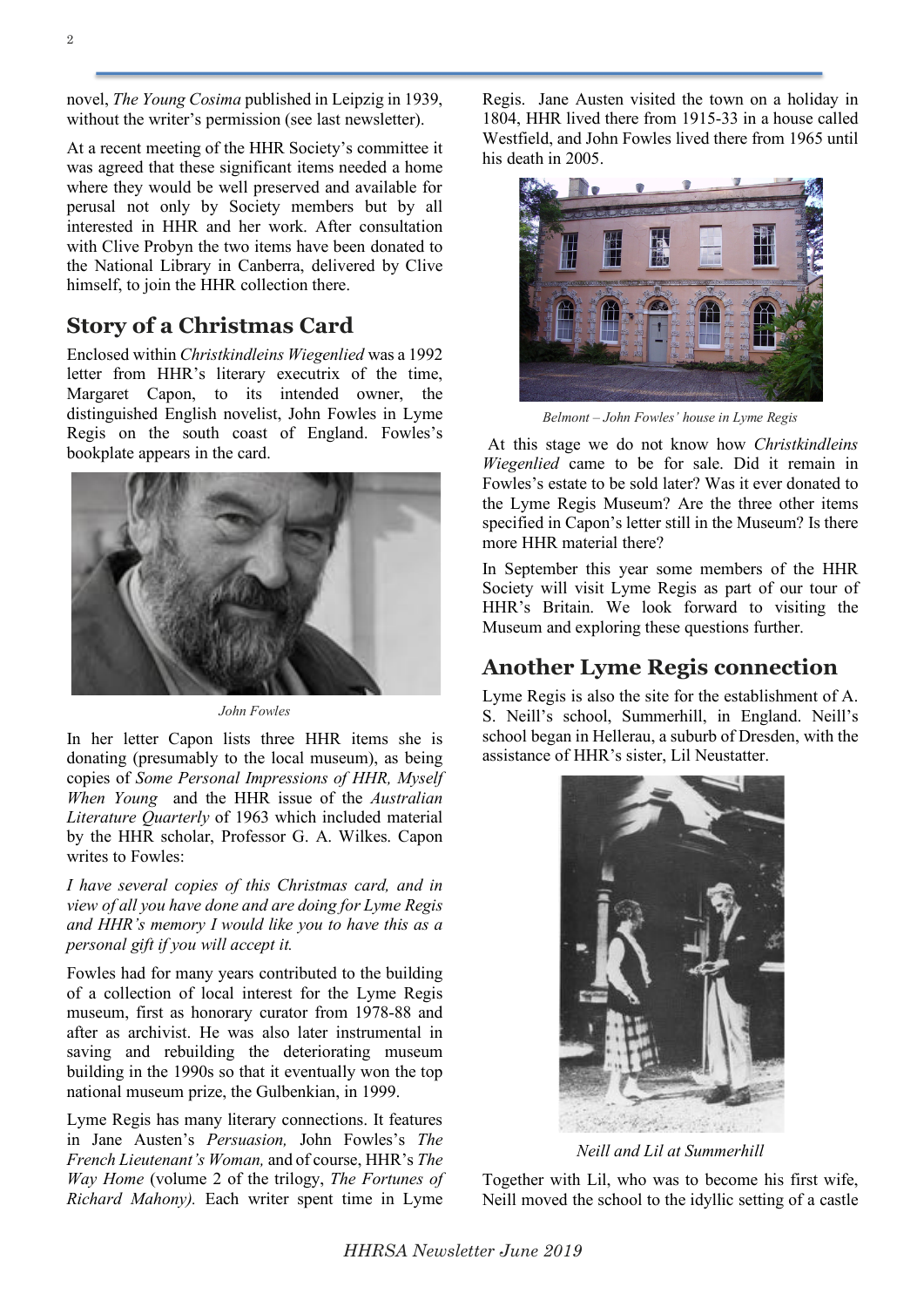on a hill in Sonntagsberg in Austria but encountered hostility from local people. It was HHR herself who found the house called Summerhill for Neill and Lil in 1923. In 1927 the school moved to its present location in Leiston in the county of Suffolk, taking the name of Summerhill with it.

The original Summerhill building still stands in Lyme Regis—another destination for the HHR literary tourists!

# **A light-hearted look at HHR in Maldon**

In an entertaining project in Maldon, aimed at engaging local and emerging artists, promoting visitation and making more of the town's lesser known history accessible, students from Castlemaine Secondary College were invited by Maldon Incorporated to create a series of *Ephemeral Works*. These were faux historical plaques displayed on buildings for six weeks.



*One of the plaques featured HHR with these words:*

*In 1910 former Maldon resident Ethel Richardson wrote the book 'The Getting of Wisdom' using the pseudonym Henry Handel Richardson. Eventually men realised that women can write as goodly as men.*

(Thanks to Di Parsons for finding this article)

### **Four Writers on HHR: Gerald Murnane, Judith Brett, Susanna de Vries, Dorothy Johnston Gerald Murnane's card**

We were thrilled to receive a card from Gerald Murnane to our president, Graeme Charles, thanking him for the last newsletter and for HHR Society member, Di Parsons' 'perceptive piece' about his poem on *Lake View*.

#### **Judith Brett's favourite book**

In the May 2019 issue of *Australian Book Review*, Dr Judith Brett, Emeritus Professor of Politics at La Trobe University, and author of such works as *The Enigmatic Mr Deakin*, and more recently *From Secret Ballot to democracy sausage: How Australia got compulsory voting,* was featured in the 'Open Page' section.



*Judith Brett*

When asked in the interview to name her favourite book she replied: 'Henry Handel Richardson's *The Fortunes of Richard Mahony,* the great Australian novel of emigration.'

(Thanks to Rachel Solomon for spotting this)

#### **Susanna de Vries on HHR as a rebel woman who changed Australia**

HarperCollins have recently published *Rebel Women who Changed Australia*, by Susanna de Vries, an updated and condensed edition of *Great Australian Women* and featuring HHR as 'Australia's first internationally acclaimed writer'.

The book, in the words of the publisher is *a celebration of women who broke the mould, crashed through the ceilings, and shaped the nation in the fields of medicine, law, the arts and politics*. It is a fascinating study of many women who *have made a difference. They are the women who helped forge the Australia we know today*.

(Thanks to Rachel Solomon for spotting this in a bookshop.)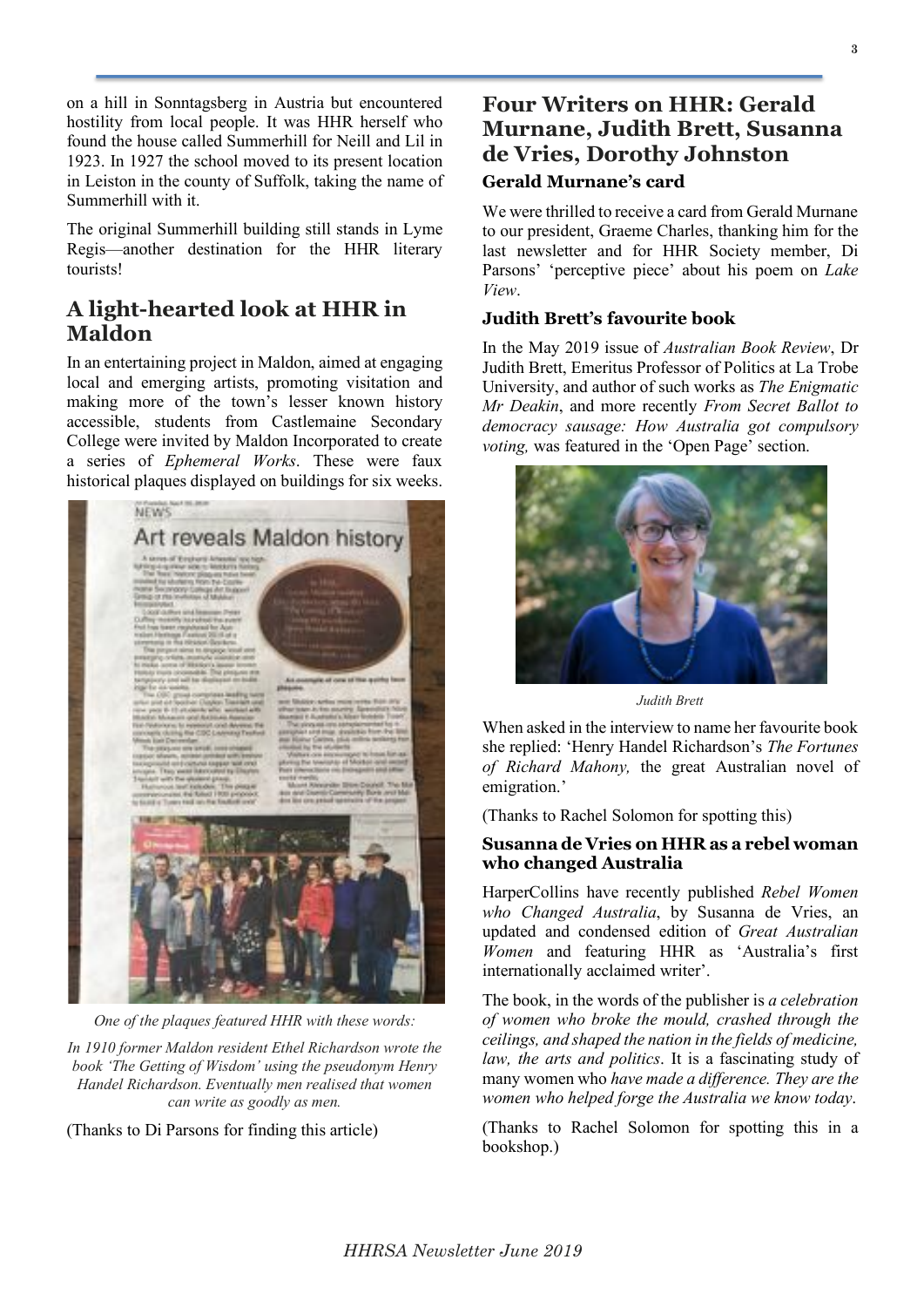

If you discover anything to do with HHR please let us know so we can all share it in the newsletter. Send to Janey Runci at j.runci@bigpond.com

#### **Dorothy Johnston's novel about the murder of an HHR academic**

Dorothy Johnston's mystery novel, *Gerard Hardy's Misfortune*—about the murder of an HHR academic in the basement of the Royal Hotel in Queenscliff—is complete. The book will be launched by Janey Runci on Saturday, October 26 at 4 pm in the Bay Room of the Uniting Church in Queenscliff.



### **Overseas trip to HHR's Britain and Leipzig**

On September 21 five Australian members of the HHR Society will meet in London to begin our 2019 tour of HHR's Britain. We will be joined on this exciting journey by English members, Roger Buckley and Angela Neustatter (HHR's great-niece), and American member Patrick Neustatter (HHR's great-nephew).

We look forward to visiting HHR's London haunts, her last home at Fairlight near Hastings, her home in Lyme Regis, and her sister Lil's burial site in Llanfairfechan in Wales.

On October 8 the group will travel to Leipzig to spend some days in the city where HHR studied music for three years. On October 10 we will attend the launch of the translation into German of *Maurice Guest* by Professor Stefan Welz and Fabian Dellemann. We look forward to renewing our acquaintance with Stefan and Fabien and our other Leipzig Society members, Susan Schaale and Sebastian Fink, who visited us in Australia last year.

# **150th Anniversary Plans**

**January 3, 2020** is HHR's  $150<sup>th</sup>$  birthday and the  $50<sup>th</sup>$ year that residents of Chiltern and other admirers of HHR and her work have gathered at Lake View to celebrate her birthday with a picnic tea. If you've never made it before, this is the year to come. Planning for celebrations is underway. More details in coming newsletters.



*A happy group at a picnic tea*

# **HHR Society Annual Oration**

In 2020 Professor Clive Probyn will deliver the annual oration on June 20 on the topic, *HHR goes to the Movies and comes home with the pianist.* This promises to be a fascinating talk for both HHR fans and film buffs alike.

The event will be held at Presbyterian Ladies College in Burwood who have kindly offered to host the event. PLC is the school HHR attended, though she attended at the original site in East Melbourne.

Keep the date free.